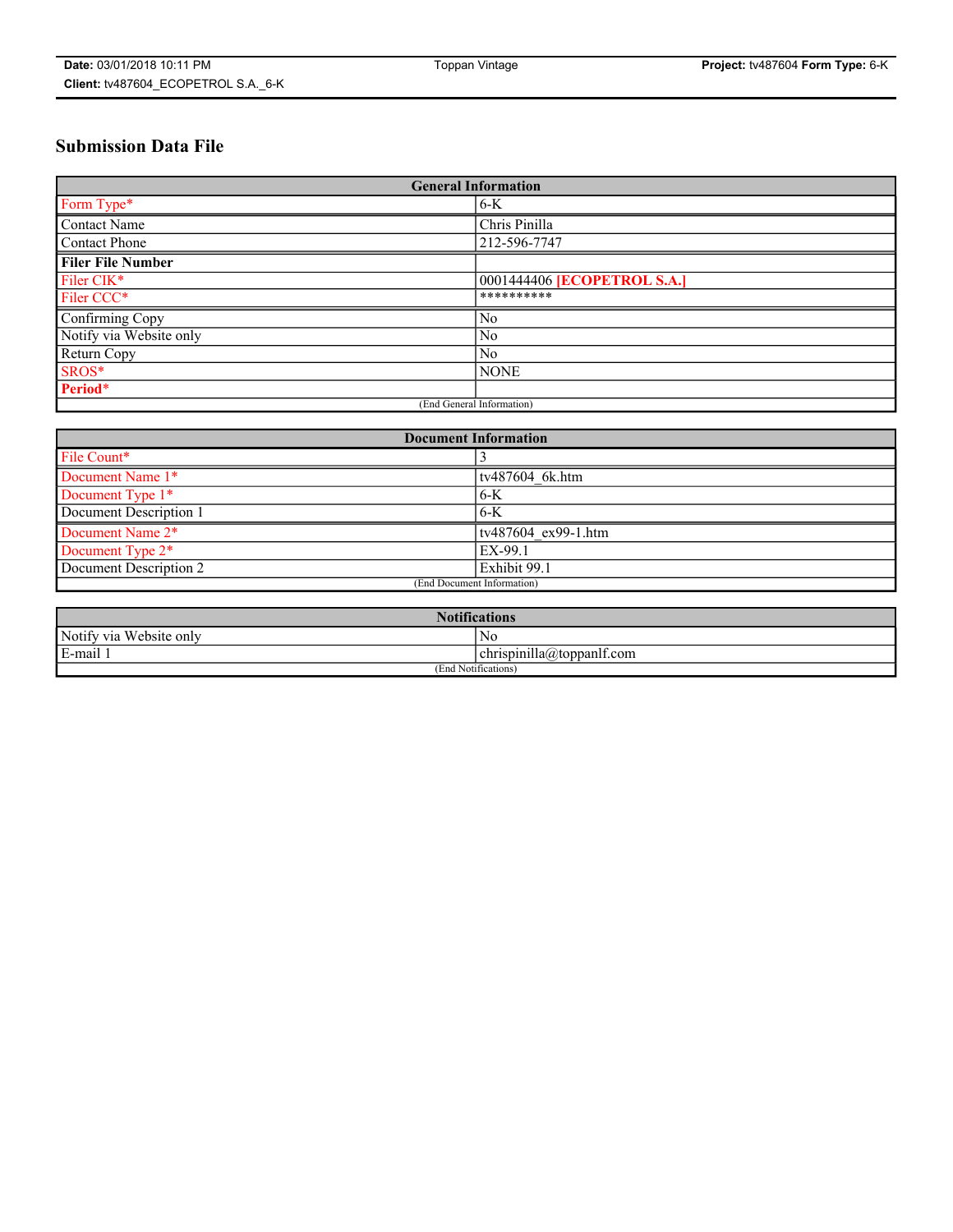#### **UNITED STATES SECURITIES AND EXCHANGE COMMISSION Washington, D.C. 20549**

#### **FORM 6-K**

#### **REPORT OF FOREIGN PRIVATE ISSUER PURSUANT TO RULE 13a-16 OR 15d-16 UNDER THE SECURITIES EXCHANGE ACT OF 1934**

For the month of March, 2018 Commission File Number 001-34175

## ECOPETROL S.A.

(Exact name of registrant as specified in its charter)

N.A.

(Translation of registrant's name into English)

COLOMBIA

(Jurisdiction of incorporation or organization)

Carrera 13 No. 36 – 24 BOGOTA D.C. – COLOMBIA

(Address of principal executive offices)

Indicate by check mark whether the registrant files or will file annual reports under cover of Form 20-F or Form 40-F.

Form 20-F  $\boxtimes$  Form 40-F  $\Box$ 

Indicate by check mark if the registrant is submitting the Form 6-K in paper as permitted by Regulation S-T Rule 101(b)(1)

 $Yes \Box$  No  $\boxtimes$ 

Indicate by check mark if the registrant is submitting the Form 6-K in paper as permitted by Regulation S-T Rule 101(b)(7)

 $Yes \Box$  No  $\boxtimes$ 

Indicate by check mark whether the registrant by furnishing the information contained in this form is also thereby furnishing the information to the Commission pursuant to Rule 12g3-2(b) under the Securities Exchange Act of 1934.

 $Yes \Box$  No  $\boxtimes$ 

If "Yes" is marked, indicate below the file number assigned to the registrant in connection with Rule 12g3-2(b): 82-  $N/A$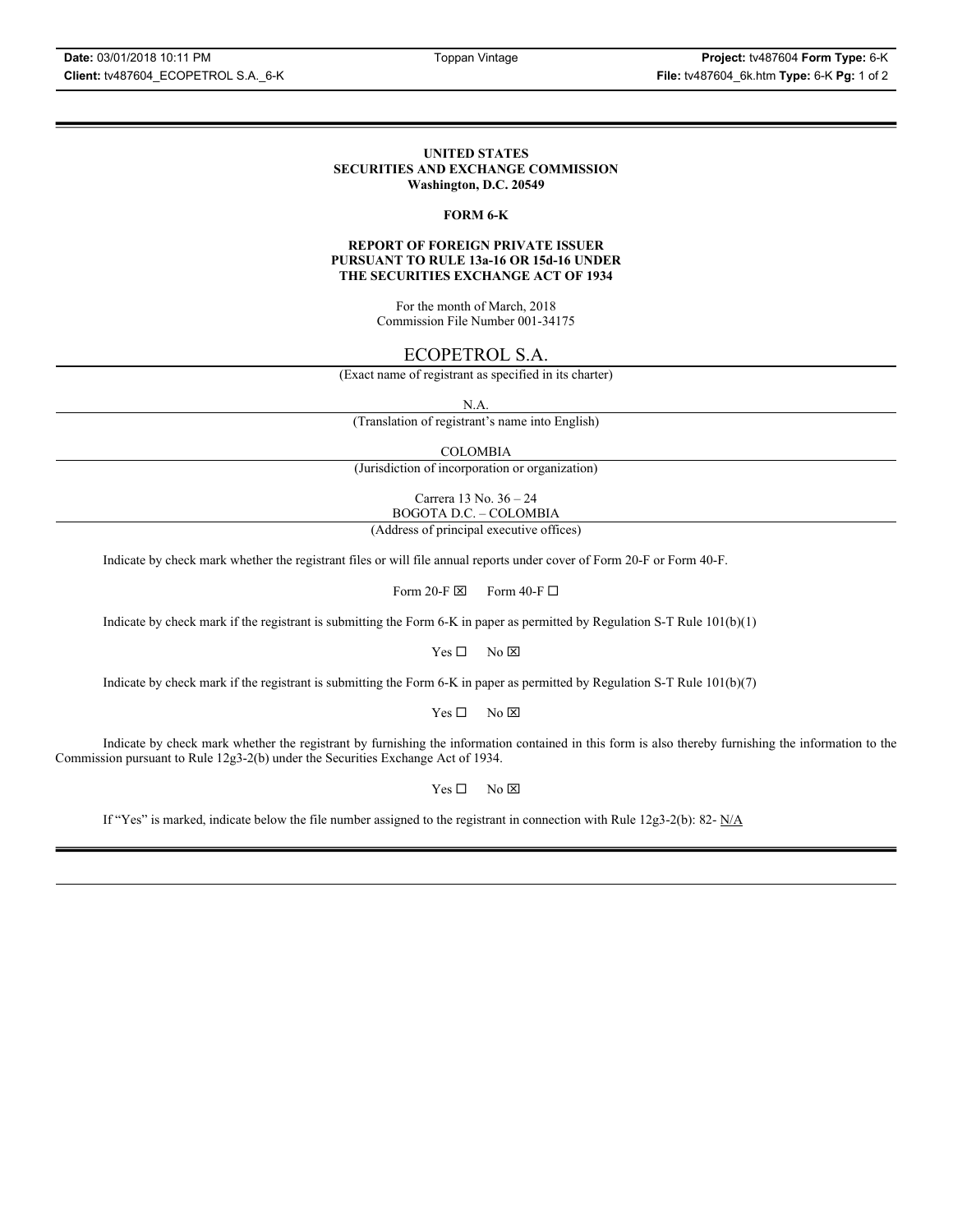### **SIGNATURES**

Pursuant to the requirements of the Securities Exchange Act of 1934, the registrant has duly caused this report to be signed on its behalf by the undersigned, thereunto duly authorized.

Ecopetrol S.A.

By: /s/ María Fernanda Suárez

Name: María Fernanda Suárez Title: Chief Financial Officer

Date: March 2, 2018